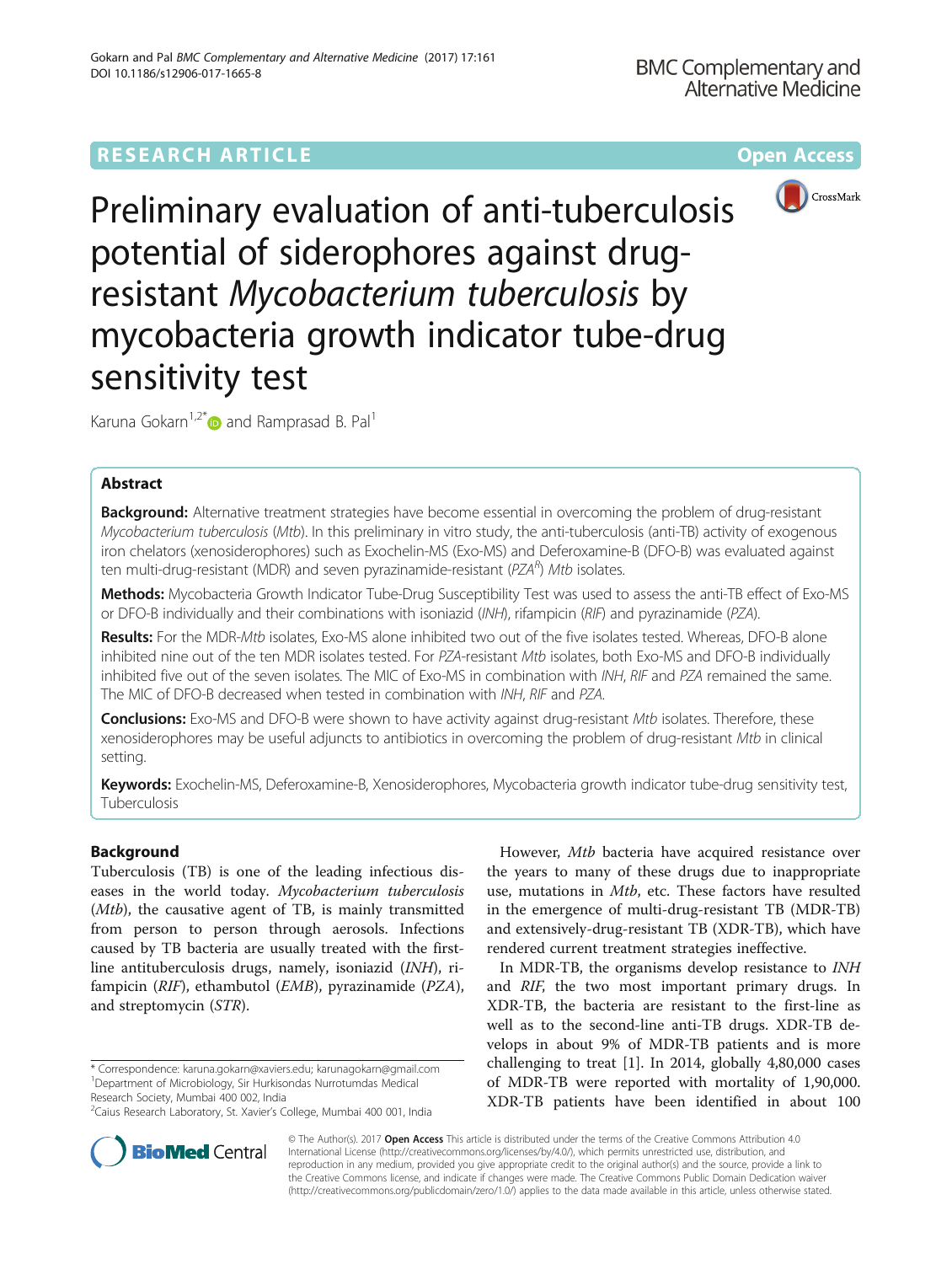countries. As per this WHO report, India, along with other third world countries is a high-burden country for TB. With the aim of ending TB by 2035, WHO has initiated an "End TB Strategy" [\[2](#page-6-0)].

Iron is a vital nutrient for all living organisms necessary for life-sustaining cellular processes such as cell growth, DNA synthesis, electron transport, oxygen transport, etc. The mammalian host maintains low levels of iron using its iron-binding proteins; about  $10^{-18}$  M of circulating free ferric ( $Fe^{3+}$ ) ions. Microorganisms synthesize small molecules called siderophores (Greek "iron-carrier") which scavenge iron from the host to promote their own growth [[3\]](#page-6-0). Siderophore-Fe<sup>3+</sup> ion complexes that are formed are then transported intracellularly via specific outer membrane receptor proteins by bacteria.

If  $Fe<sup>3+</sup>$  ion is complexed with xenosiderophores (not "self") for a given microorganism, iron uptake may be affected due to the absence of specific receptors in most bacteria. A decrease in the availability of iron would probably be detrimental to the growth of pathogens including the drug-resistant ones. A phytosiderophore extracted from plant root washings has been reported to inhibit the in vitro growth of  $H_{37}$  Ra strain of *Mtb* [\[4](#page-6-0)].

M. smegmatis produces three siderophores: mycobactin S (S for smegmatis), carboxymycobactin S and Exochelin MS (Exo-MS; MS for M. smegmatis). Mtb expresses mycobactin T (T for tuberculosis) and carboxymycobactin T. However, it does not produce exochelin. Therefore, Exo-MS is a xenosiderophore for Mtb. Similarly, the commercially available Deferoxamine mesylate (DFO-B), originally extracted from Streptomyces pilosus, is also a xenosiderophore for Mtb. Desferri forms of Exo-MS and DFO-B were tested for their anti-TB potential alone and in combination with drugs against MDR and *PZA<sup>k</sup>-Mtb* isolates by the<br>Mycobacteria Growth Indicator Tube - Drug Suscentibil-Mycobacteria Growth Indicator Tube – Drug Susceptibil-ity Test (MGIT<sup>TM</sup>-DST) [\[5\]](#page-6-0).

MGIT-DST is a qualitative test used for antimycobacterial susceptibility testing of Mtb developed by Becton Dickinson. A fluorescent oxygen-quenched sensor (Tris 4, 7-diphenyl-1, 10 phenanthroline ruthenium chloride pentahydrate) embedded in silicone is present at the base of a tube. The principle underlying the test is that the initial concentration of dissolved oxygen in the Middlebrook 7H9 broth quenches the emission of fluorescence from this sensor and therefore is not visualized under UV light. However, when actively growing Mtb bacilli consume the available oxygen, the sensor fluoresces and is visualized under UV light. The intensity of this fluorescence is directly proportional to the amount of oxygen consumed by the Mtb bacilli for growth. The amount of oxygen utilized by Mtb for growth in the medium is monitored by the BACTEC MGIT system which automatically interprets results as 'S'(susceptible) or 'R' (resistant) based on the extent of fluorescence [\[5](#page-6-0)].

### **Methods**

# Extraction and purification of Exo-MS from M. smegmatis  $mc<sup>2</sup>155$

M. smegmatis was grown in an iron-deficient medium [[6, 7\]](#page-6-0) for 10 days at 37 °C with aeration [\[8](#page-7-0)]. Briefly, Exo-MS was recovered from the culture supernatant using the benzyl alcohol extraction procedure [[9\]](#page-7-0). Purification was carried out on an alumina column [\[10](#page-7-0)], which removed most of the hydrophobic impurities; Exo-MS was then eluted using a mixture of methanol and formic acid. HR-LCMS was carried out to determine the purity of Exo-MS.

### Determination of in vitro effect of Exo-MS and DFO-B on MDR and PZA-resistant Mtb isolates by MGIT-DST method

i. Clinical isolates: To identify the drug-resistant status of the clinical Mtb isolates, MGIT-DST was carried out using multiple drugs that include streptomycin, INH, RIF and ethambutol (SIRE) along with PZA and other antibiotics. The isolates resistant to INH and RIF – termed as MDR isolates – were used in this study. Besides these, isolates showing resistance to PZA were also used. The revival of the Mtb isolates was done in Middlebrook 7H9 broth supplemented with MGIT PANTA (reconstituted with MGIT growth supplement).

Five MDR-Mtb isolates were used for testing the anti-TB activity of Exo-MS alone and its combination with INH and RIF. Ten MDR-Mtb isolates were used for testing the activity of DFO-B alone and its combination with INH and RIF. Five of the MDR-*Mtb* isolates were also resistant to PZA. These five and two non-MDR isolates resistant to PZA (making a total of seven PZA-resistant Mtb isolates) were used to evaluate the activity of Exo-MS and DFO-B individually and in combination with PZA.

- ii. Method: MGIT-DST was used to determine the anti-TB activity of the siderophores and their combination with drugs. The test was conducted as per the standard protocol recommended in the BACTEC MGIT system manual [\[5](#page-6-0)].
- iii. Testing of siderophores and their combinations: Exo-MS isolated in our laboratory was used for this study at a concentration of 19 mg/mL [[8\]](#page-7-0). The concentration of Exo-MS and its combinations with INH and RIF used against MDR isolates are shown in Table [1.](#page-2-0) Similarly, its concentration alone and in combination with PZA against PZA-resistant isolates are shown in Table [2](#page-2-0).

A working stock of DFO-B (160 mg/mL) was prepared from 250 mg/mL stock solution before use. The concentration of DFO-B and its combinations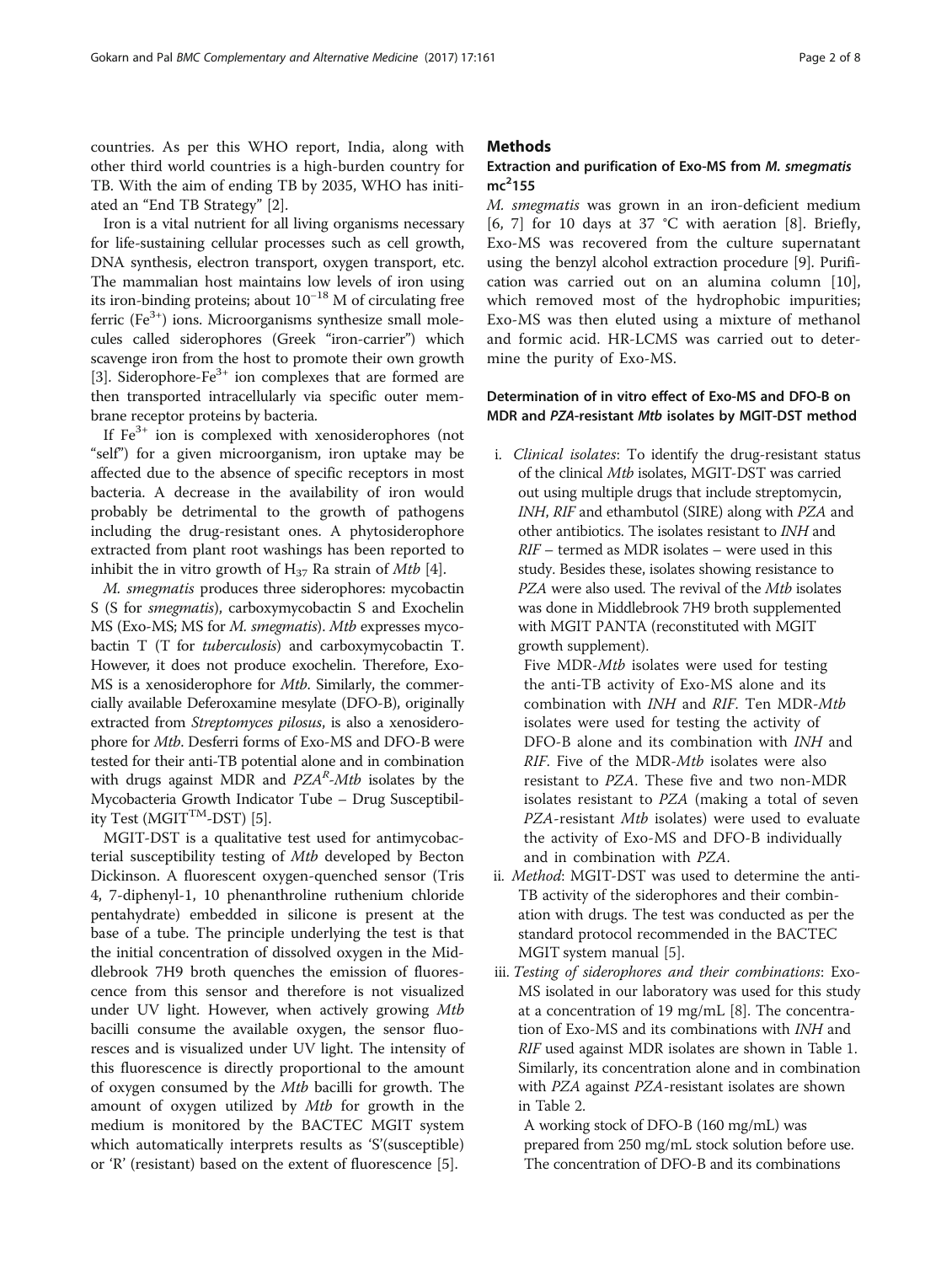| No             | Drug           | Initial Concentration of   | Volume added              | Final Concentration in             | No. of Middle Brook tubes |            |  |
|----------------|----------------|----------------------------|---------------------------|------------------------------------|---------------------------|------------|--|
|                |                | the drug preparation       | to MGIT for Test          | MGIT tube except GC                | GC                        | <b>MDR</b> |  |
|                | INH            | $8.3 \mu q/mL$             | $100 \mu L$               | $0.1 \mu q/mL$                     |                           |            |  |
| 2              | <b>RIF</b>     | $83 \mu q/mL$              | $100 \mu L$               | $1.0 \mu q/mL$                     |                           |            |  |
| 3              | $Exo-MS + INH$ | 19 mg/mL $+ 8.3$ µg/mL     | 50 $\mu$ L + 100 $\mu$ L  | $0.125$ mg/mL and $0.1$ $\mu$ g/mL |                           |            |  |
| $\overline{4}$ | $Exo-MS + INH$ | 19 mg/mL $+ 8.3$ µg/mL     | 100 $\mu$ L + 100 $\mu$ L | $0.25$ mg/mL and $0.1$ $\mu$ g/mL  |                           |            |  |
| 5              | $Exo-MS + INH$ | 19 mg/mL $+ 8.3$ µg/mL     | $200 \mu L + 100 \mu L$   | 0.5 mg/mL and 0.1 $\mu$ g/mL       |                           |            |  |
| 6              | $Exo-MS + RIF$ | 19 mg/mL $+$ 83 $\mu$ g/mL | $50 \mu L + 100 \mu L$    | $0.125$ mg/mL and 1.0 $\mu$ g/mL   |                           |            |  |
| $\overline{7}$ | $Exo-MS + RIF$ | 19 mg/mL $+$ 83 $\mu$ g/mL | 100 $\mu$ L + 100 $\mu$ L | 0.25 mg and 1.0 $\mu$ g/mL         |                           |            |  |
| 8              | $Exo-MS + RIF$ | 19 mg/mL $+$ 83 $\mu$ g/mL | $200 \mu L + 100 \mu L$   | 0.5 mg and 1.0 $\mu$ g/mL          |                           |            |  |
| 9              | Exo-MS         | $19 \text{ mg/mL}$         | $50 \mu L$                | $0.125$ mg/mL                      |                           |            |  |
| 10             | Exo-MS         | 19 mg/mL                   | $100 \mu L$               | $0.25$ mg/mL                       |                           |            |  |
| 11             | Exo-MS         | 19 mg/mL                   | $200 \mu L$               | $0.5$ mg/mL                        |                           |            |  |
| 12             | $Exo-MS+FeCl3$ | 19 mg/mL + 80 mg/mL        | $200 \mu L + 50 \mu L$    | 0.5 mg/mL and 0.5 mg/mL            |                           |            |  |

<span id="page-2-0"></span>Table 1 Protocol for MGIT-DST of MDR-Mtb with Exo-MS alone and in combination with INH and RIF

with *INH* and *RIF* used against MDR isolates are shown in Table [3.](#page-3-0) Similarly, its concentration alone and in combination with PZA against PZA-resistant isolates are shown in Table [4.](#page-3-0)

For each isolate, one set of tubes was supplemented with excess ferric ammonium citrate as control to ascertain whether the growth inhibition was solely due to iron deprivation.

All the tubes were mixed by inverting several times and then placed in set carriers before transferring them into the MGIT instrument maintained at 37 °C. The first tube in the set carrier is always the Growth Control (GC) tube. In MGIT-DST, the GC should have a Growth Unit (GU) value of 400 or more. If the GU value of the drug-containing tube is <100, the interpretation "S" is read by the MGIT instrument. If the GU value of the drug-containing tube is  $\geq 100$ , the reading "R" is given by the instrument [\[5\]](#page-6-0). When the GU value of the GC was 400 or greater, the tubes were removed, scanned and a report was generated.

iv Test for bactericidal or bacteriostatic effect of the siderophores: Determination of minimum bactericidal concentration was carried out to test whether the concentration of the siderophores used had a bacteriostatic (inhibiting), or bactericidal (killing) effect. For this test, 0.5 mL aliquots from the tubes showing GU value <100 after 14 days were re-inoculated into fresh Middlebrook 7H9 broth without any siderophores and antibiotics; the tubes were incubated in the MGIT instrument for 35 days.

# Results

# Extraction and purification of Exo-MS from M. smegmatis  $mc<sup>2</sup>155$

HR-LC/MS analysis confirmed the presence of Exo-MS [[8\]](#page-7-0). Since Exo-MS was used to chelate iron, it was isolated in desferri form, i.e., not saturated with iron. DFO-B was obtained in desferri form.

|          | <b>Table 2</b> Protocol for MGIT-DST for PZA <sup>R</sup> -Mtb with Exo-MS alone and in combination with PZA |  |  |  |  |  |  |
|----------|--------------------------------------------------------------------------------------------------------------|--|--|--|--|--|--|
| $\cdots$ |                                                                                                              |  |  |  |  |  |  |

| No.            | Drug           | Initial Concentration of | Volume added             | Final Concentration in        | No. of PZA tubes |         |  |
|----------------|----------------|--------------------------|--------------------------|-------------------------------|------------------|---------|--|
|                |                | the drug preparation     | to MGIT for Test         | MGIT tube except GC           | GC               | $PZA^R$ |  |
|                | PZA            | 8 mg/mL                  | $100 \mu L$              | $0.1$ mg/mL                   |                  |         |  |
| 2              | $Exo-MS + PZA$ | 19 mg/mL $+8$ mg/mL      | 50 $\mu$ L + 100 $\mu$ L | $0.125$ mg/mL and $0.1$ mg/mL |                  |         |  |
| 3              | $Exo-MS + PZA$ | 19 mg/mL $+$ 8 mg/mL     | $100 \mu L + 100 \mu L$  | $0.25$ mg/mL and $0.1$ mg/mL  |                  |         |  |
| $\overline{4}$ | $FxO-MS + PZA$ | 19 mg/mL $+8$ mg/mL      | $200 \mu L + 100 \mu L$  | 0.5 mg/mL and 0.1 mg/mL       |                  |         |  |
| 5              | Fxo-MS         | 19 mg/mL                 | $50 \mu L$               | $0.125$ mg/mL and $0.1$ mg/mL |                  |         |  |
| 6              | Fxo-MS         | 19 mg/mL                 | $100 \mu L$              | $0.25$ mg/mL                  |                  |         |  |
| 7              | Fxo-MS         | 19 mg/mL                 | 200 µL                   | $0.5$ mg/mL                   |                  |         |  |
| 8              | $Exo-MS+FeCl3$ | 19 mg/mL + 80 mg/mL      | $200 \mu L + 50 \mu L$   | $0.5$ mg/mL and $0.5$ mg/mL   |                  |         |  |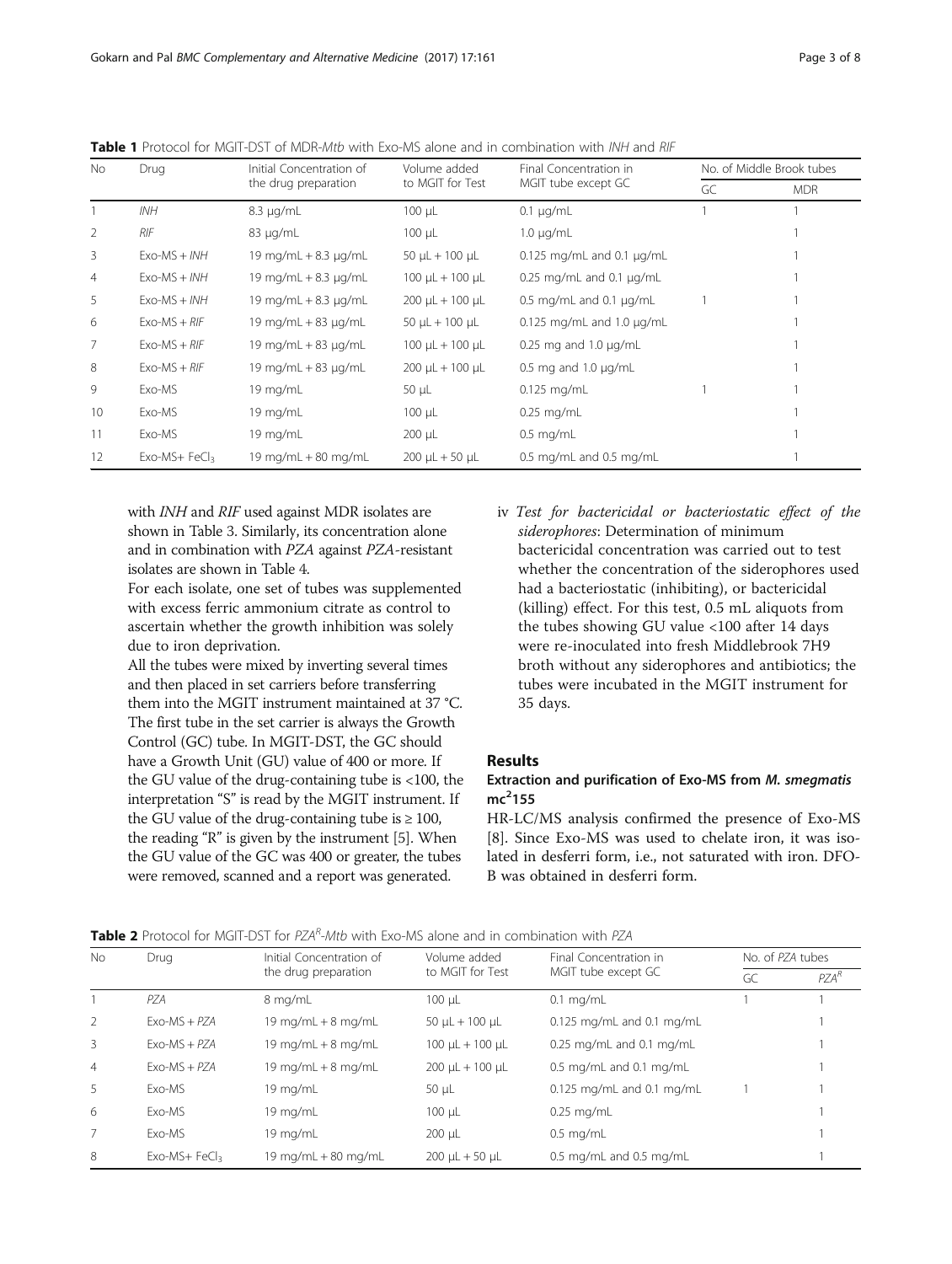| No.            | Drug            | Initial Concentration of   | Volume added to          | Final Concentration in            | No. of Middle Brook tubes |            |  |
|----------------|-----------------|----------------------------|--------------------------|-----------------------------------|---------------------------|------------|--|
|                |                 | the drug preparation       | MGIT for Test            | MGIT tube except GC               | GC                        | <b>MDR</b> |  |
|                | <b>INH</b>      | $8.3 \mu q/mL$             | $100 \mu L$              | $0.1 \mu q/mL$                    |                           |            |  |
| 2              | <b>RIF</b>      | $83 \mu q/mL$              | $100 \mu L$              | $1.0 \mu q/mL$                    |                           |            |  |
| 3              | $DFO-B + INH$   | 160 mg/mL + 8.3 $\mu$ g/mL | $12.5 \mu L + 100 \mu L$ | $0.25$ mg/mL and $0.1$ $\mu$ g/mL |                           |            |  |
| $\overline{4}$ | $DFO-B + INH$   | 160 mg/mL + $8.3 \mu$ g/mL | 25 µL and 100 µL         | 0.5 mg/mL and 0.1 $\mu$ g/mL      |                           |            |  |
| 5              | $DFO-B + INH$   | 160 mg/mL + $8.3 \mu$ g/mL | 50 µL and 100 µL         | 1.0 mg/mL and 0.1 $\mu$ g/mL      |                           |            |  |
| 6              | $DFO-B + RIF$   | 160 mg/mL + 83 $\mu$ g/mL  | $12.5 \mu L + 100 \mu L$ | 0.25 mg/mL and 1.0 $\mu$ g/mL     |                           |            |  |
| 7              | $DFO-B + RIF$   | 160 mg/mL + 83 µg/mL       | $25 \mu L + 100 \mu L$   | 0.5 mg/mL and 1.0 $\mu$ g/mL      |                           |            |  |
| 8              | $DFO-B + RIF$   | 160 mg/mL + 83 µg/mL       | 50 $\mu$ L + 100 $\mu$ L | 1.0 mg/mL and 1.0 $\mu$ g/mL      |                           |            |  |
| 9              | $DFO-B$         | $160$ mg/mL                | $12.5 \mu L$             | $0.25$ mg/mL                      |                           |            |  |
| 10             | $DFO-B$         | 160 mg/mL                  | $25 \mu L$               | $0.5$ mg/mL                       |                           |            |  |
| 11             | $DFO-B$         | 160 mg/mL                  | 50 µL                    | $1.0 \text{ mg/mL}$               |                           |            |  |
| 12             | $DFO-B + FeCl3$ | 160 mg/mL + 80 mg/mL       | 50 $\mu$ L + 50 $\mu$ L  | 1.0 mg/mL and 0.5 mg/mL           |                           |            |  |

<span id="page-3-0"></span>Table 3 Protocol for MGIT-DST of MDR-Mtb with DFO-B alone and in combination with INH and RIF

# Inhibitory effect of Exo-MS alone and in combination with INH and RIF on MDR-Mtb isolates in vitro

Table [5](#page-4-0) shows the GU values of Exo-MS, Exo-MS +  $INH$ , and Exo-MS +  $RIF$  combinations on five different isolates and Exo-MS + *RIF* combinations on five different isolates<br>of MDR-*Mth* For two of the five MDR-*Mth* isolates, MIC of MDR-*Mtb*. For two of the five MDR-*Mtb* isolates, MIC<br>of Exo-MS alone was 0.5 mg/mL. No concentration below of Exo-MS alone was 0.5 mg/mL. No concentration below this was inhibitory in combination with INH or RIF.

# Inhibitory effect of DFO-B alone and in combination with INH and RIF on MDR-Mtb isolates in vitro

Table [6](#page-4-0) shows the GU values of DFO-B and DFO-B +  $INH$ , DFO-B +  $RIF$  combinations against the ten different isolates of MDR-Mtb isolates. For four MDR isolates, MIC of DFO-B alone was 0.5 mg/mL. For five other MDR isolates, MIC of DFO-B alone was 1.0 mg/ mL. For one of these five isolates, MIC of DFO-B +  $INH$  and  $DFO-B + RIF$  combinations decreased to 0.5 mg/mL.

So, a total of nine out of ten MDR-Mtb isolates were inhibited by DFO-B alone (and its combinations).

# Inhibitory effect of Exo-MS and DFO-B alone and in combination with PZA on PZA-resistant Mtb isolates in vitro Table [7](#page-5-0) shows the GU values of Exo-MS and Exo-MS + PZA combination on seven PZA-resistant isolates.

For the two non-MDR PZA-resistant isolates, MIC of Exo-MS alone was 0.125 mg/mL. For two MDR PZA-resistant isolates, the MIC was 0.25 mg/mL. For one MDR PZA-resistant isolate, the MIC was 0.5 mg/mL.

Thus, of the seven PZA-resistant Mtb isolates tested, five were inhibited by Exo-MS alone. Exo-MS + PZA combination did not change the MIC.

Table [8](#page-5-0) shows the GU values of DFO-B and DFO-B + PZA combination on seven PZA-resistant isolates. For the two non-MDR PZA-resistant isolates, MIC of DFO-B alone was 0.5 mg/mL and it decreased to 0.25 mg/mL for  $DFO-B + PZA$  combination. For three of the five MDR PZA-resistant isolates, MIC of DFO-B alone was 1.0 mg/mL. For two of these three isolates, MIC of DFO-B + PZA combination decreased to 0.25 mg/mL. Thus, of the seven isolates of PZA-resistant Mtb, five were susceptible to DFO-B and DFO-B + PZA.

| No.            | Drug            | Initial Concentration of | Volume added             | Final Concentration in MGIT  | No. of PZA tubes |         |  |
|----------------|-----------------|--------------------------|--------------------------|------------------------------|------------------|---------|--|
|                |                 | the drug preparation     | to MGIT for Test         | tube except GC               | GC               | $PZA^R$ |  |
|                | PZA             | 8 mg/mL                  | $100 \mu L$              | $0.1$ mg/mL                  |                  |         |  |
| 2              | $DFO-B + PZA$   | 160 mg/mL + 8 mg/mL      | $12.5 \mu L + 100 \mu L$ | $0.25$ mg/mL and $0.1$ mg/mL |                  |         |  |
| 3              | $DFO-B + PZA$   | 160 mg/mL $+$ 8 mg/mL    | $25 \mu L + 100 \mu L$   | $0.5$ mg/mL and $0.1$ mg/mL  |                  |         |  |
| $\overline{4}$ | $DFO-B + PZA$   | 160 mg/mL $+8$ mg/mL     | $50 \mu L + 100 \mu L$   | 1.0 mg/mL and 0.1 mg/mL      |                  |         |  |
| 5              | $DFO-B$         | 160 mg/mL                | $12.5 \mu L$             | $0.25$ mg/mL                 |                  |         |  |
| 6              | $DFO-B$         | 160 mg/mL                | $25 \mu L$               | $0.5$ mg/mL                  |                  |         |  |
| 7              | $DFO-B$         | 160 mg/mL                | $50 \mu L$               | $1.0 \text{ mg/mL}$          |                  |         |  |
| 8              | $DFO-B + FeCl3$ | 160 mg/mL + 80 mg/mL     | 50 $\mu$ L + 50 $\mu$ L  | 1.0 mg/mL and 0.5 mg/mL      |                  |         |  |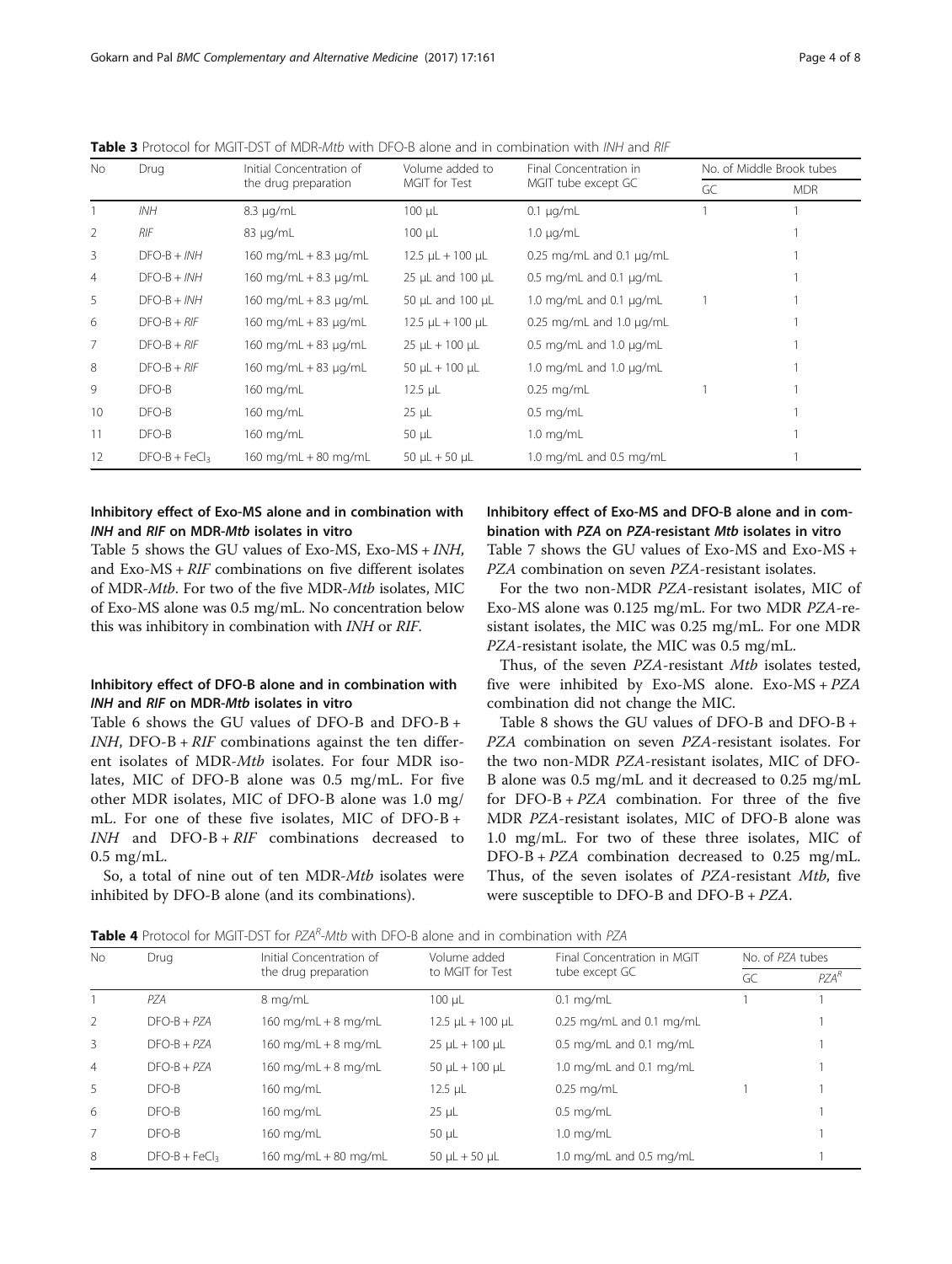<span id="page-4-0"></span>Table 5 MGIT-DST of MDR-Mtb with Exo-MS alone and in combination with INH and RIF

| MDR-Mtb<br>$\left(\frac{1}{N}\right)^R$ + |       | Exo-MS (mg/mL) |           |       | Exo-MS (mg/mL) + $INH$ 0.1 $\mu$ g/mL |           |       | Exo-MS (mg/mL) + $R$ IF 1.0 $\mu$ g/mL |           |                                                                                                                                                                        |  |
|-------------------------------------------|-------|----------------|-----------|-------|---------------------------------------|-----------|-------|----------------------------------------|-----------|------------------------------------------------------------------------------------------------------------------------------------------------------------------------|--|
| $R/F^R$<br>Isolate                        | 0.125 | 0.25           | 0.5       | 0.125 | 0.25                                  | 0.5       | 0.125 | 0.25                                   | 0.5       | 0.5                                                                                                                                                                    |  |
|                                           | 400   | 400            | 400       | 400   | 400                                   | 400       | 400   | 400                                    | 400       | 400                                                                                                                                                                    |  |
| 2                                         | 400   | 400            | $\Omega$  | 400   | 400                                   | $\Omega$  | 400   | 400                                    |           | 400                                                                                                                                                                    |  |
| 3                                         | 400   | 400            | $\Omega$  | 400   | 400                                   | $\Omega$  | 400   | 400                                    | 12        | 400                                                                                                                                                                    |  |
| $\overline{4}$                            | 400   | 400            | 400       | 400   | 400                                   | 400       | 400   | 400                                    | 400       | 400                                                                                                                                                                    |  |
| 5                                         | 400   | 400            | 253       | 400   | 400                                   | 105       | 400   | 400                                    | 131       | 400                                                                                                                                                                    |  |
| <b>INFERENCE</b>                          | R     | R              | $S_n = 2$ | R     | R                                     | $S_n = 2$ | R     | R                                      | $S_n = 2$ | R                                                                                                                                                                      |  |
|                                           |       |                |           |       |                                       |           |       |                                        |           | GU value of GC for all five isolates was 400. GU value in INH- and RIF-containing medium for all isolates was also 400. R resistant, S Susceptible. If the GU value of |  |

the drug-containing tube is ≥100, the interpretation is Resistant by the MGIT instrument. If the GU value of the drug tube is <100, the interpretation is Susceptible  $(n = no.$  of isolates susceptible)

Inhibitory effect of Exo-MS, Exo-MS + INH, Exo-MS + RIF on five clinical isolates of MDR-Mtb (INH-, RIF- and PZA-resistant). The medium used was Middlebrook 7H9 broth, pH = 7 incubated at 37 °C for14 days in the MGIT instrument

The control tubes with ferric citrate added showed GU value of 400 for all the isolates.

# Bacteriostatic or bactericidal effect of the siderophores in vitro

When the inhibited isolates showing GU value of <100 were re-inoculated into fresh siderophore-free and drugfree Middlebrook 7H9 medium, the distinction between bacteriostatic and bactericidal effect of the siderophores (and their combinations) could be inferred based on the GU values. If the GU value of re-inoculated tube was <100, the original siderophore-drug combination was considered bactericidal. If the GU value of re-inoculated tube was 400, the original siderophore-drug combination was considered bacteriostatic.

After 14 days of re-inoculation into fresh medium, the GU values were <100 for two isolates inhibited by Exo-MS <sup>+</sup> INH, three of the nine isolates inhibited by DFO-B + RIF and three of the five isolates inhibited by  $DFO-B + PZA$ . However, at the end of 35 days, all concentrations of siderophores and their combinations with drugs were found to be bacteriostatic for all isolates, with GU values of 400.

### **Discussion**

Tubercle bacilli acquire iron from a mammalian host for their growth. Excess iron in vivo promotes Mtb infection and may impair macrophage function affecting innate immunity. A study using female Balb/C mouse infected with *Mtb* showed that iron overloading significantly reduced the bactericidal activity of INH and completely neutralized the bacteriostatic activity of ethambutol [[11\]](#page-7-0).

**Table 6** MGIT-DST of MDR-Mtb with DFO-B alone and in combination with INH and RIF

| MDR-Mtb<br>$(NH^R +$<br>$RIF^R$<br>Isolate | DFO-B (mg/mL) |                |              |      | $DFO-B$ (mg/mL) + INH 0.1 $\mu$ g/mL |              |      | DFO-B (mg/mL) + $R$ IF 1.0 $\mu$ g/mL |              | Ferric citrate $+$<br>DFO-B (mg/mL)                                                                                                                                   |  |
|--------------------------------------------|---------------|----------------|--------------|------|--------------------------------------|--------------|------|---------------------------------------|--------------|-----------------------------------------------------------------------------------------------------------------------------------------------------------------------|--|
|                                            | 0.25          | 0.5            | 1.0          | 0.25 | 0.5                                  | 1.0          | 0.25 | 0.5                                   | 1.0          | 1.0                                                                                                                                                                   |  |
|                                            | 400           | 400            | 0            | 400  | 400                                  | $\mathbf{0}$ | 400  | 400                                   | $\mathbf{0}$ | 400                                                                                                                                                                   |  |
| $\overline{2}$                             | 400           | 400            | $\mathbf{0}$ | 400  | 400                                  | $\mathbf{0}$ | 400  | 400                                   | $\mathbf{0}$ | 400                                                                                                                                                                   |  |
| 3                                          | 400           | $\mathbf{0}$   | 0            | 400  | $\mathbf{0}$                         | $\mathbf 0$  | 400  | $\circ$                               | $\mathbf{0}$ | 400                                                                                                                                                                   |  |
| 4                                          | 400           | $\mathbf 0$    | $\mathbf{0}$ | 400  | $\mathbf{0}$                         | $\mathbf{0}$ | 400  | $\circ$                               | $\Omega$     | 400                                                                                                                                                                   |  |
| 5                                          | 400           | 400            | 400          | 400  | 400                                  | 400          | 400  | 400                                   | 400          | 400                                                                                                                                                                   |  |
| 6                                          | 400           | 400            | $\mathbf{0}$ | 400  | $\circ$                              | $\mathbf{0}$ | 400  | $\circ$                               | $\Omega$     | 400                                                                                                                                                                   |  |
| 7                                          | 400           | 400            | $\mathbf 0$  | 400  | 400                                  | $\mathbf{0}$ | 400  | 400                                   | 0            | 400                                                                                                                                                                   |  |
| 8                                          | 400           | $\circ$        | $\mathbf{0}$ | 400  | 0                                    | $\mathbf{0}$ | 400  | 0                                     | 0            | 400                                                                                                                                                                   |  |
| 9                                          | 400           | $\overline{0}$ | $\mathbf 0$  | 400  | $\mathbf 0$                          | $\mathbf{0}$ | 400  | $\overline{0}$                        | $\mathbf{0}$ | 400                                                                                                                                                                   |  |
| 10                                         | 400           | 400            | 0            | 400  | 400                                  | $\mathbf{0}$ | 400  | 400                                   | 0            | 400                                                                                                                                                                   |  |
| <b>INFERENCE</b>                           | R             | $S_n = 4$      | $S_n = 9$    | R    | $S_n = 5$                            | $S_n = 9$    | R    | $S_n = 5$                             | $S_n = 9$    | R                                                                                                                                                                     |  |
|                                            |               |                |              |      |                                      |              |      |                                       |              | GU value of GC for all ten isolates was 400. GU value in INH- and RIF-containing medium for all isolates was also 400. R resistant, S susceptible. If the GU value of |  |

the drug-containing tube is ≥100, the interpretation is Resistant by the MGIT instrument. If the GU value of the drug tube is <100, the interpretation is Susceptible  $(n = no.$  of isolates susceptible)

Inhibitory effect of DFO-B, DFO-B + INH, DFO-B + RIF on ten different clinical isolates of MDR-Mtb (INH-, RIF- and PZA-resistant). The medium used was Middlebrook 7H9 broth,  $pH = 7$  incubated at 37 °C for 14 days in the MGIT instrument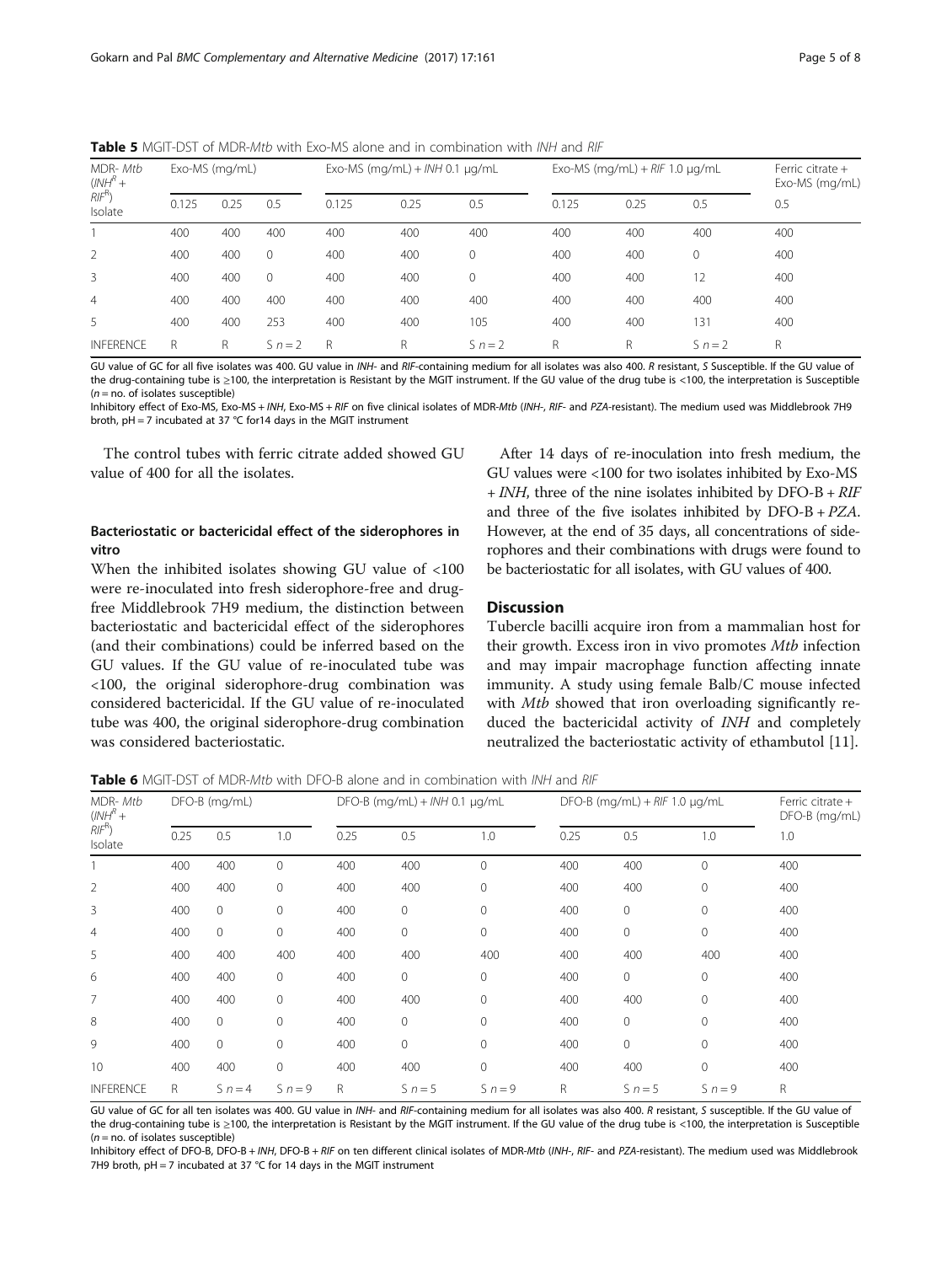| Mtb Isolate            | Exo-MS (mg/mL) |           |              | Exo-MS (mg/mL) + $PZA$ 100 $\mu$ g/mL | Ferric citrate $+$<br>Exo-MS (mg/mL) |           |     |
|------------------------|----------------|-----------|--------------|---------------------------------------|--------------------------------------|-----------|-----|
|                        | 0.125          | 0.25      | 0.5          | 0.125                                 | 0.25                                 | 0.5       | 0.5 |
| $PZAR$ isolate 1       | 0              |           | $\Omega$     | $\Omega$                              | $\Omega$                             |           | 400 |
| $PZAR$ isolate 2       | $\Omega$       |           | $\mathbf{0}$ | 0                                     | $\Omega$                             | $\Omega$  | 400 |
| $MDR + PZAR$ isolate 3 | 400            | $\Omega$  | 0            | 400                                   | $\Omega$                             | $\Omega$  | 400 |
| $MDR + PZAR$ isolate 4 | 400            | 400       | 400          | 400                                   | 400                                  | 400       | 400 |
| $MDR + PZAR$ isolate 5 | 400            | 25        | $\Omega$     | 400                                   | $\Omega$                             | $\Omega$  | 400 |
| $MDR + PZAR$ isolate 6 | 400            | 317       | $\Omega$     | 400                                   | 237                                  | $\Omega$  | 400 |
| $MDR + PZAR$ isolate 7 | 400            | 400       | 400          | 400                                   | 386                                  | 253       | 400 |
| <b>INFERENCE</b>       | $S_n = 2$      | $S_n = 4$ | $S_n = 5$    | $S_n = 2$                             | $S_n = 4$                            | $S_n = 5$ | R   |

<span id="page-5-0"></span>

drug-containing tube is ≥100, the interpretation is Resistant by the MGIT instrument. If the GU value of the drug tube is <100, the interpretation is Susceptible  $(n = no.$  of isolates susceptible)

Inhibitory effect of Exo-MS and Exo-MS + PZA on seven PZAR isolates: The medium used was Middlebrook 7H9 broth, pH = 5.9 incubated at 37 °C for14 days in the MGIT instrument

There are various strategies that the human body has adapted to safeguard the iron. Iron retention by the reticuloendothelial system [[12\]](#page-7-0) and mild anemia which is a common occurrence in TB patients are examples of host mechanisms to ensure iron-deficient conditions in the body [[13](#page-7-0), [14\]](#page-7-0). Though these natural processes exist, restricting the spread of MDR-Mtb in the human population is still a major problem.

MDR-Mtb strains are defined as those that are resistant to INH and RIF, both of which are important anti-TB drugs. PZA is also a first-line anti-TB drug. All the three drugs are bactericidal to susceptible strains of Mtb and hence were chosen for this study. Ethambutol was not selected since it is bacteriostatic to susceptible Mtb strains.

For the first time, MIC of siderophores has been determined using the MGIT-DST method for drug-resistant Mtb isolates. It is important to note that the anti-TB activities of Exo-MS and DFO-B by themselves were significant.

Inhibitory effect of Exo-MS on MDR-Mtb isolates was determined in the Middlebrook 7H9 medium with a neutral pH. Two of the five MDR-Mtb isolates tested were susceptible to Exo-MS. The same numbers were susceptible to its combination with INH and RIF. Due to limited availability of Exo-MS, only five isolates of MDR-Mtb could be tested with it.

When the inhibitory effect of DFO-B on MDR-Mtb isolates was determined, nine out of ten isolates of MDR-Mtb tested were found to be susceptible to DFO-B. The same numbers were susceptible to its combination with INH and RIF, though at a lower DFO-B concentration for some.

Inhibitory effect of Exo-MS and DFO-B on PZA-resistant Mtb isolates was determined in a modified Middlebrook 7H9 medium with pH 5.9. The standard growth medium used for testing INH and RIF is not used for PZA, since PZA requires acidic pH for activity in vitro. Five of the seven PZA-resistant Mtb isolates were susceptible to Exo-

| <b>Table 8</b> MGIT-DST of PZA <sup>n</sup> -Mtb with DFO-B alone and in combination with PZA |              |               |              |                                        |           |     |  |  |  |  |  |
|-----------------------------------------------------------------------------------------------|--------------|---------------|--------------|----------------------------------------|-----------|-----|--|--|--|--|--|
|                                                                                               |              |               |              | $DFO-B$ (mg/mL) + $PZA$ 100 $\mu$ g/mL |           |     |  |  |  |  |  |
| 0.25                                                                                          | 0.5          | 1.0           | 0.25         | 0.5                                    | 1.0       |     |  |  |  |  |  |
| 209                                                                                           | 41           | $\Omega$      | $\mathbf{0}$ | $\Omega$                               | $\Omega$  | 400 |  |  |  |  |  |
| 129                                                                                           | $\mathbf{0}$ | 0             | $\mathbf{0}$ | $\Omega$                               | $\Omega$  | 400 |  |  |  |  |  |
| 400                                                                                           | 400          | $\mathbf{0}$  | 7            | 0                                      | 0         | 400 |  |  |  |  |  |
| 400                                                                                           | 400          | 179           | 400          | 400                                    | 400       | 400 |  |  |  |  |  |
| 400                                                                                           | 400          | $\mathbf{0}$  | $\circ$      | $\Omega$                               | $\Omega$  | 400 |  |  |  |  |  |
| 400                                                                                           | 400          | 400           | 400          | 400                                    | 400       | 400 |  |  |  |  |  |
| 400                                                                                           | 400          | $\mathbf{0}$  | 400          | 400                                    | 0         | 400 |  |  |  |  |  |
| R                                                                                             | $S_n = 2$    | $S_n = 5$     | $S_n = 4$    | $S_n = 4$                              | $S_n = 5$ | R.  |  |  |  |  |  |
|                                                                                               |              | DFO-B (mg/mL) |              |                                        |           |     |  |  |  |  |  |

GU value of GC for all seven isolates was 400. GU value in PZA-containing medium for all isolates was also 400. R resistant, S susceptible. If the GU value of the drug-containing tube is ≥100, the interpretation is Resistant by the MGIT instrument. If the GU value of the drug tube is <100, the interpretation is Susceptible  $(n = no.$  of isolates susceptible)

Inhibitory effect of DFO-B and DFO-B + PZA on seven PZAR isolates: The medium used was Middlebrook 7H9 broth, pH = 5.9 incubated at 37 °C for 14 days in the MGIT instrument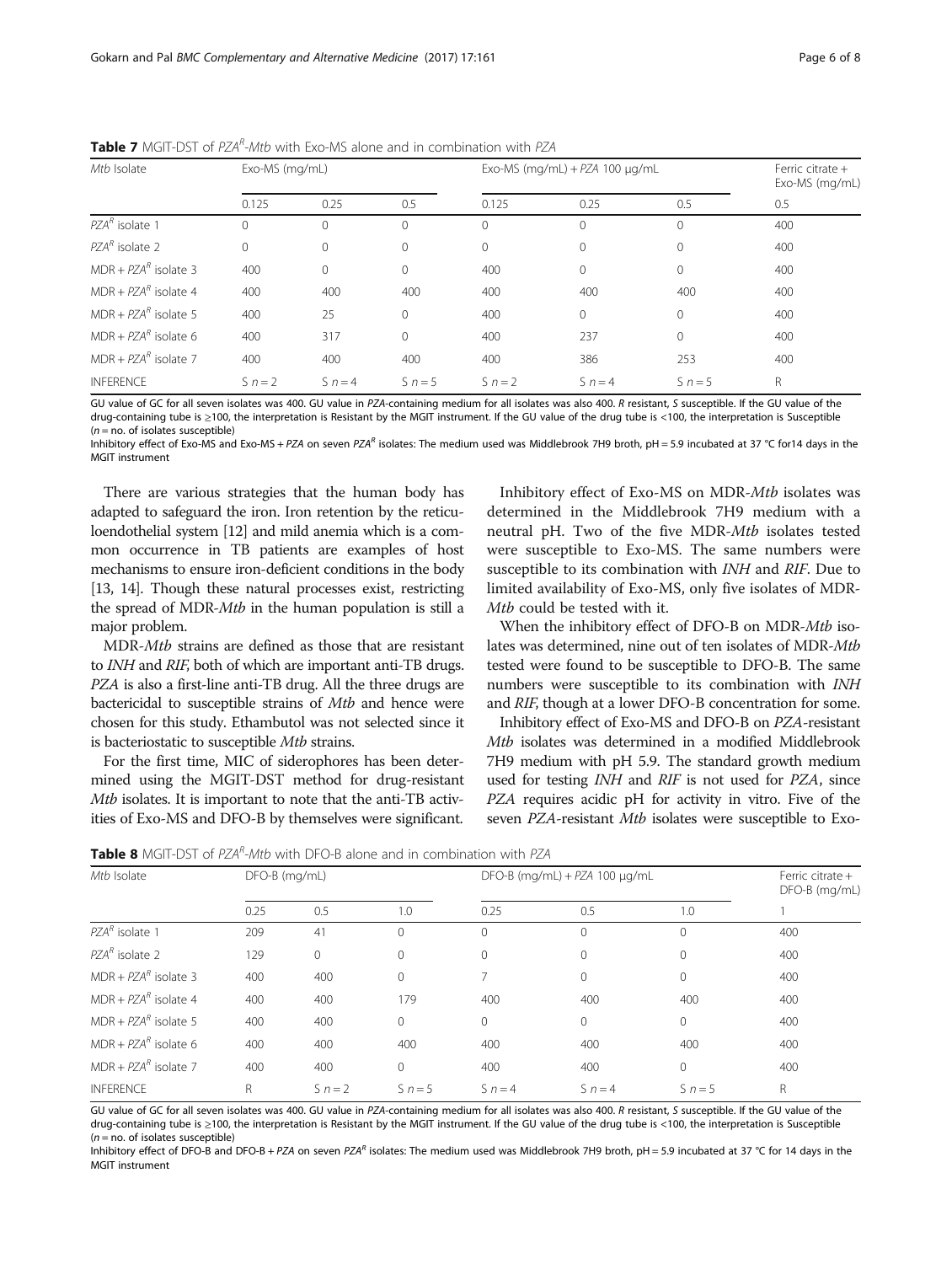<span id="page-6-0"></span>MS alone. There was no change in the MIC in combination with PZA. Similarly, five of these isolates were susceptible to DFO-B alone and also to DFO-B + PZA. For four of these isolates, the MIC of DFO-B decreased to half when used in combination with PZA.

A significant observation was that the inhibitory activity of the siderophores was abolished when excess iron was added in the medium. This proves that the anti-TB effect of the siderophores is solely due to their ability to deprive pathogens of iron. This makes it imperative to use the desferri form of siderophores in such studies.

For all isolates, the siderophore concentrations used were found to be bacteriostatic. This could be beneficial in restricting multiplication of the pathogen in vivo, thus participating in controlling the infection.

The tubercle bacilli down-regulate iron-containing proteins during iron-deficiency [[15\]](#page-7-0). Therefore, irondeprivation by Exo-MS and DFO-B may result in inhibition or inactivation of proteins and enzymes involved in vital functions required for drug resistance such as cell wall integrity. Perhaps Exo-MS and DFO-B may act as facilitators for antibiotics across the cell membrane due to increased cell permeability. Therefore, in the presence of exogenous iron chelators, drug-resistant Mtb could once again become susceptible to the same drugs.

Middlebrook 7H9 medium contains high levels of iron which may not represent true physiological concentrations of ferric ions. It could be one of the reasons why the MIC of the siderophores was high in vitro. Such susceptibility testing predicts the possible antimicrobial agent for the treatment of an infection. The clinical outcome may not be the same due to factors such as host physiology or other interventions, which cannot be simulated in laboratory tests. In vivo studies are required to validate these most promising in vitro results. While DFO-B is already approved for use to treat iron overload in thalassemic patients, safety of Exo-MS for therapeutic use needs to be determined.

We have shown in another study that Exo-MS and DFO-B do not have any cytotoxic effects in vitro on normal mammalian cell lines, such as human embryonic kidney cell line HEK-293 and mouse fibroblast cell line NIH/ 3 T3 [\[8](#page-7-0)]. From the results of the anti-TB activity as well as the effect on normal mammalian cells, it can be concluded that Exo-MS at 0.5 mg/mL and DFO-B at 1.0 mg/mL selectively inhibit Mtb without significantly harming normal mammalian cells.

### Conclusions

Our study is the first ever investigation done to evaluate siderophores as potential agents against drug-resistant Mtb by MGIT-DST method. Since the work was exploratory in nature, few drug-resistant isolates of Mtb were used. Nonetheless, it has provided a "proof of concept" that exogenous siderophores such as Exo-MS and DFO-B could be valuable additions to fight drug-resistant M. tuberculosis. In view of the encouraging preliminary results, new in vitro study with large number of M. tuberculosis isolates can be carried out.

#### Abbreviations

DFO-B: Deferoxamine-B; Exo-MS: Exochelin-MS; GC: Growth control; GU: Growth unit; HR-LCMS: High resolution liquid chromatography and mass spectrometry; INH: Isoniazid; MDR: Multi-drug-resistant; MGIT-DST: Mycobacteria growth indicator tube-drug sensitivity test; MIC: Minimum inhibitory concentration; Mtb: Mycobacterium tuberculosis; PZA: Pyrazinamide; R: Resistant; RIF: Rifampicin; S: Susceptible; TB: Tuberculosis; WHO: World health organization; XDR: Extensively-drug-resistant

#### Acknowledgements

We would like to thank Dr. Shaheen Shaikh from Suburban Diagnostics for granting permission to carry out the MGIT-DST in her TB laboratory. We would also like to thank Dr. Vishwas Sarangdhar for his critical comments and helping us in revising the manuscript.

#### Funding

We would like to thank Sir Hurkisondas Nurrotumdas Medical Research Society, Mumbai, for their kind funding towards this project.

#### Availability of data and material

The materials and data of this study will be available to other researchers upon request.

#### Authors' contributions

KG conceptualized, designed and carried out the procedure, KG acquired the data and interpreted the data under the guidance of RP. KG drafted the manuscript and revised with input from RP. KG and RP agree to be accountable for all aspects of the work. KG and RP read and approved the final manuscript.

#### Competing interests

The authors declare that they have no competing interests.

#### Consent for publication

Not applicable.

#### Ethics approval and consent to participate

Not applicable.

#### Publisher's Note

Springer Nature remains neutral with regard to jurisdictional claims in published maps and institutional affiliations.

#### Received: 22 October 2016 Accepted: 7 March 2017 Published online: 21 March 2017

#### References

- 1. WHO updates 2015. [http://www.who.int/mediacentre/factsheets/fs194/en/.](http://www.who.int/mediacentre/factsheets/fs194/en/) 2. WHO updates 2016. [http://www.who.int/mediacentre/news/releases/2016/](http://www.who.int/mediacentre/news/releases/2016/multidrug-resistant-tuberculosis/en/)
- [multidrug-resistant-tuberculosis/en/.](http://www.who.int/mediacentre/news/releases/2016/multidrug-resistant-tuberculosis/en/)
- 3. Neilands JB. Iron Absorption and Transport in Microorganisms. Ann Rev Nutri. 1981;1:27–46.
- 4. Rajiv J, Dam T, Kumar S, Bose M, Aggarwal KK, Babu CR. Inhibition of the in vitro growth of Mycobacterium tuberculosis by a phytosiderophore. J Med Microbiol. 2001;50(10):916–8.
- 5. Siddiqi SH, Rüsch-Gerdes S. Foundation for Innovative New Diagnostics (FIND). Geneva: MGIT procedure manual; 2006.
- 6. Sharman GJ, Williams DH, Ewing DF, Ratledge C. Isolation, purification and structure of exochelin MS, the extracellular siderophore from Mycobacterium smegmatis. Biochem J. 1995;305(1):187–96.
- 7. Ratledge C, Ewing M. The occurrence of carboxymycobactin, the siderophores of pathogenic mycobacteria, as a second extracellular siderophore in Mycobacterium smegmatis. Microbiol. 1996;142:2207–22.